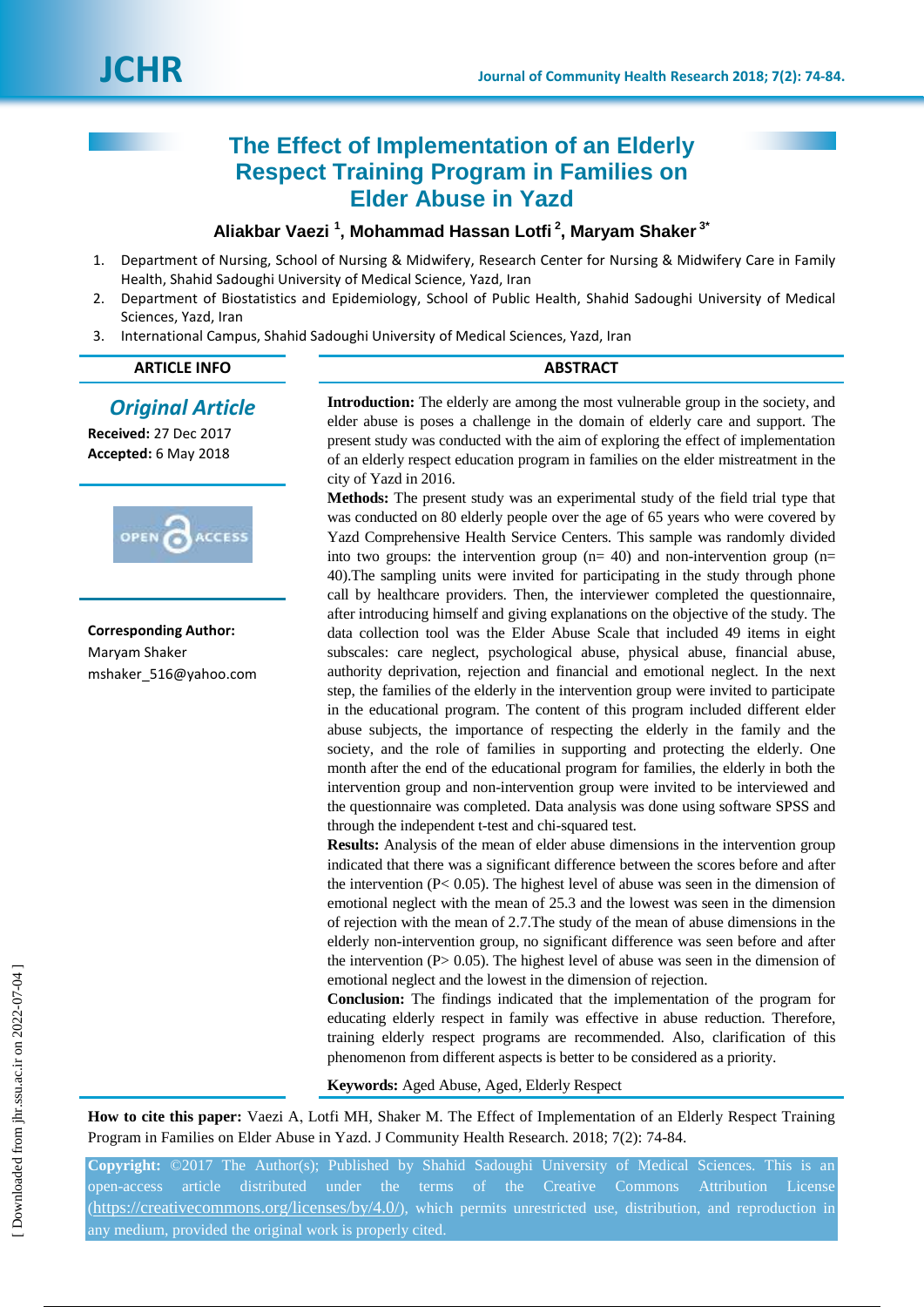### **Introduction**

Elderly population increase is considered as one of the main socioeconomic and health challenges of the  $21<sup>st</sup>$  century <sup>(1)</sup>. According to an estimation by the United Nations, elderly population all over the world will increase from 350 million individuals in 1975 to 1.1 billion individuals in 2025, most of whom will be living in developing countries  $(2)$ .

The elderly population in Iran was reported to be about 4,562,000 individuals in 2007, accounting for 5.6% of the population, and is estimated to reach 28% of the population by  $2050$  <sup>(3)</sup>. According to statistical indices, the population of individuals over the age of 60 increased by 33% in the 55 years since 1956, which indicates that the mean age of the Iranian population has increased. According to the UN demographic forecast, the ratio of elderly population will increase from 10.5% in 2007 to 21.8% in 2050<sup>(4)</sup>.

The health issues of the elderly are completely different from those of children and younger adults, and their medical costs are twice the medical costs of the young  $(5)$ . Further, as various organs undergo atrophy in old age, functionality is reduced and dependency on others is increased  $<sup>(6)</sup>$ . Most retired old men experience loss of social</sup> status, insecurity and loneliness. Feelings of selfworth and security can be a significant factor in the control their affliction with mental and physical diseases  $(7)$ .

With the increase of the elderly population and consequently chronic diseases, we will witness the increase of disability, dependency and inability in the elderly in the society  $(8)$ . These factors, together with risk factors such as cognitive defects, weak health and the elderly's dependency on caregivers, makes them vulnerable to abuse  $(9)$ . Although the main cause of death and inability in the elderly is chronic disease, elder abuse, too, has a significant effect on the decline of health and feeling of security in the elderly  $(10)$ . Despite the fact that Iranian families are among the best worldwide terms of their acceptance the elderly, today, social

conditions such as urbanization, modernity and fading traditional values have resulted in families becoming unable to fulfill their duties with regard to the elderly. In such conditions, the elderly may be exposed to abuse by family, and its consequences <sup>(11)</sup>. Unfortunately, it is shown that the probability of being subject to violence for the individual is higher in the family, compared with outside of the house  $(12)$ .

Elder abuse takes the form physical, sexual, emotional, and financial abuse, neglect, and rejection  $(13)$ . It can be defined as doing or not doing a specific behavior, whether intentionally or not, that results in violating human rights and life quality in the elderly  $(14)$ . According to a report by the World Health Organization (WHO) (2002), elder abuse is constituted of repeated action(s) or lack of appropriate performance that occurs in any relationship with expectation of trust and results in damage, pain, distress, anxiety and discomfort in the elderly  $(15)$ .

Nowadays, elder abuse and neglect are on the rise, and it is estimated that  $4 - 10\%$  of the elderly are abused by relatives, caregivers or others  $(16)$ . The prevalence of elder abuse by home care providers is  $12-15\%$   $^{(17)}$ . According to statistics presented by WHO, elder abuse occurs in all developing and developed countries, but is not always reported. In Iran, there is no accurate report on different types of elder abuse as there is no specific authority responsible for dealing with elderly in Iran<sup>(18)</sup>.

In a study by Morowati sharifabad et al., it was shown that, in Iranian families, out of the 250 elderlies over 60 years old, 79% had experienced these issues  $(19)$ . In Ira, despite the regulation passed by the cabinet on April 14, 2014 regarding adoption of necessary measures by the related departments for preventing violence against the elderly in the family and society, no action has been taken for determining the extent of this problem. As elder abuse is one of the issues facing medical personnel including social workers, there is a need for planning to prevent this phenomenon and serious damages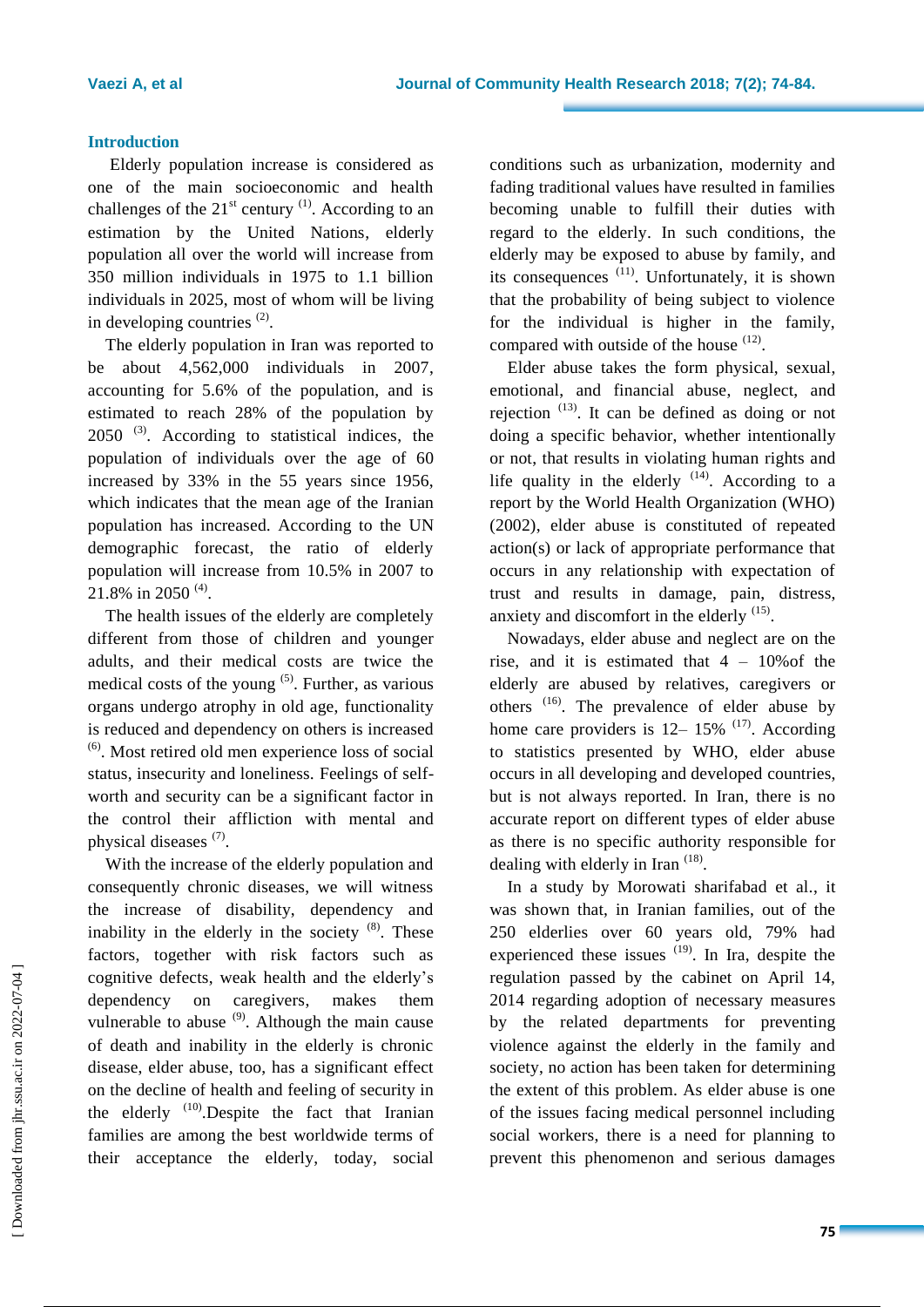$(16, 20)$ . Social health among the elderly can result in the increase of the feeling of satisfaction with life in the society and consequently a higher quality of life. As the elderly prefer to live with their family or receive their support under any circumstances—even if there is abuse or inappropriate behaviors by the family—and as the family members may not be aware of their abuse of the elderly, the improvement of the family's knowledge level for reducing abuse and increasing elderly care level is necessary. Therefore, the present study was conducted to determine the effect of implementation of an elderly respect in family training program on elder abuse in the city of Yazd.

#### **Methods**

The present study was an experimental study of field trial type.

First, a list of the Comprehensive Health Service Centers in Yazd was prepared and 4 centers were randomly selected. Then, 80 elderly individuals (40 in the intervention group and 40 in the non-intervention) were selected and entered in the study (20 individuals from each center). The sample size was determined from a study titled "Study of the Effect of Social Work Intervention on the Elderly Abuse Reduction" <sup>(21)</sup>. In this formulaα=0.05 and  $\beta$ =0.2, also X1 was the relative frequency of misconduct in non-interventional groups (66%) and X2 abundance was the relative incidence of misconduct in the intervention group (33%).

Inclusion criteria: Iranian elderly of age 65 years and older in the urban regions of the city of Yazd, being covered urban Comprehensive Health Service Centers, having a spouse or children (at least one of them residing in the city of Yazd), being able to talk in and understand Persian, voluntary consent for participating in the study, lack of affliction with mental diseases or deafness, having a spouse or children that interact with the elderly at least once a week), and literacy. Exclusion criteria were as follows: gaining score of 0 on the questionnaire, lack of cooperation of the elderly and his/her family,

living alone (not having a spouse or a child) or being hospitalized in a retirement home, death of the elderly person and absence from more than one session. The data collection tool was an Iranian Domestic Elder Abuse Questionnaire that was prepared by Heravi et al., whose validity and reliability were measured  $^{(23)}$ . This questionnaire has three sections: the elderly demographic information, family-related information and elder abuse scale with 49 items divided into eight subscales including care neglect (11 items), psychological abuse (8 items), physical abuse (4 items), financial abuse (6 items), authority deprivation (10 items), rejection (4 items), financial neglect (4 items), and emotional neglect (2 items). The items of the aforementioned tool had options of "yes", "no" and "not applicable". The option "not applicable" indicates the life conditions that are not consistent with the elderly's life conditions. The scores obtained are in the range of 0– 100, higher scores indicating a higher severity of the abuse signs. The psychometric characteristics of the aforementioned tool is explored and the tool has face, content and structure validities. The calculations of Cronbach's alpha coefficient (0.9-0.975) and consistency through retest (99%) indicated favorable reliability of the questionnaire.

The sampling units were invited for participating in the study through phone call by healthcare providers. Then, the interviewer completed the questionnaire, after introducing himself and giving explanations on the objective of the study. The interviewer was given necessary explanations regarding the way of asking questions, uniformity of questionnaire completion and paying attention to the illiteracy or low literacy of the elderly.

In the next step, through phone calls, the families of the elderly in the intervention group were invited to participate in the educational program. The families, after completing informed consent form, physically participated in the educational sessions. The content of this program included different elder abuse subjects,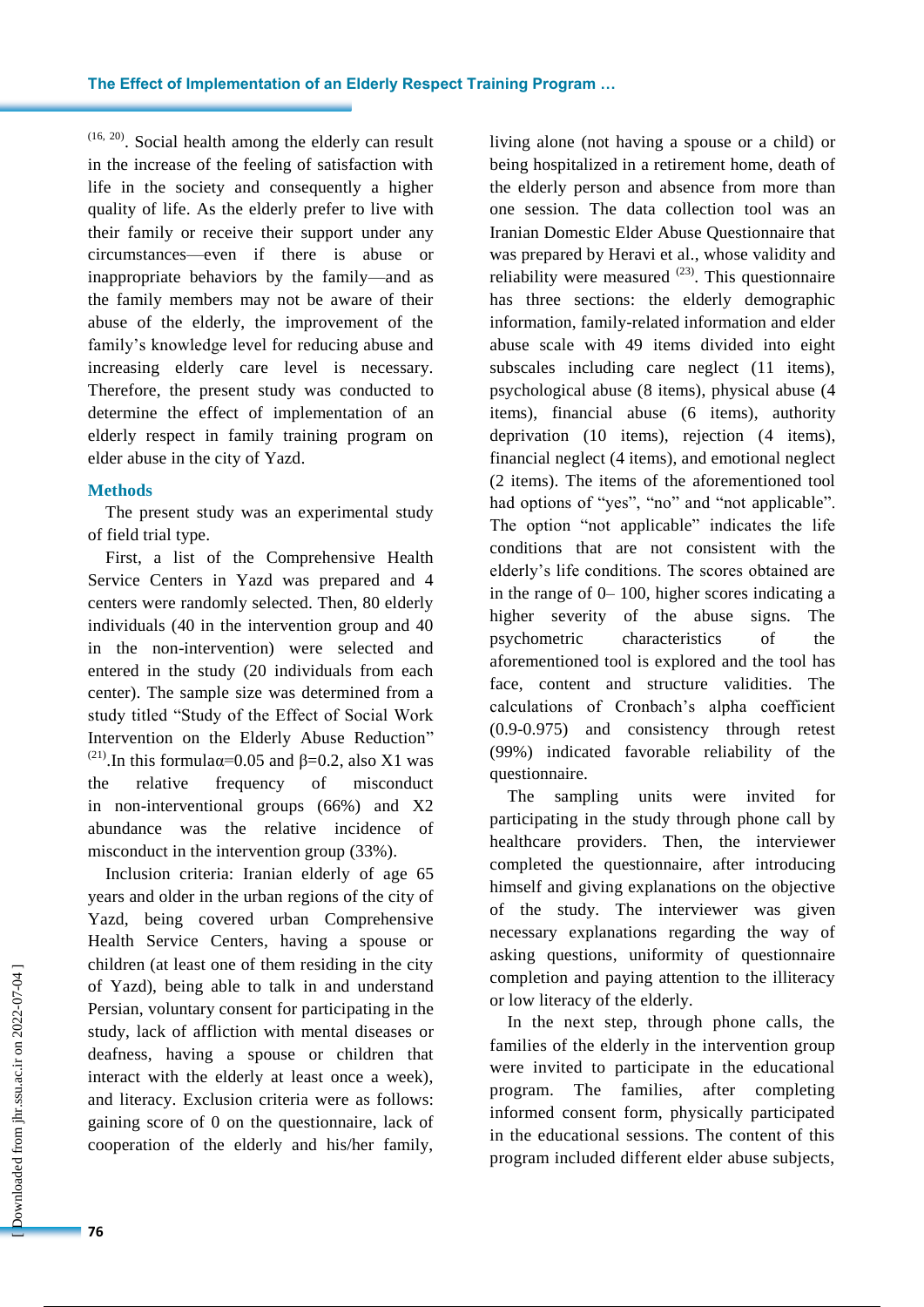the importance of respecting the elderly in the family and the society, and the role of families in supporting and protecting the elderly, which were taught based on a course design by a psychology expert. A previously prepared booklet addressing these subjects and given to them. Also, the booklet was sent to the children who did not participate in the educational sessions or were absent in some sessions.

The intervention was in a short-term format and was done during 2 sessions. The participants were educated in 5– 20individual sessions using lectures, group discussion, and question and answer session. The time of each session was 1 hour and the places of these sessions were Comprehensive Health Service Centers in Yazd. One month after the end of the educational program for families, the elderly in the intervention group were invited and the questionnaire was completed to assess the effect of elderly respect educational program. For the non-intervention group, the questionnaire was completed at the same time.

After the completion of the questionnaire, the information was coded and entered into SPSS version 21 for analysis. Descriptive statistics such as mean, standard deviation, frequency and percentage were used for displaying and depicting the information. The Friedman and Mann-Whitney tests were used for testing the hypotheses and thechi-squared test was used for theU test to determine status of the two groups of intervention**.**

### **Results**

Through comparison of the qualitative demographic variables (table1), the results indicated that there was not a significant difference between the two groups in terms of background variables  $(P> 0.05)$  and the two groups studied were homogenous in this regard. Also, in the two group, most of the elderly women had elementary education, had a spouse, owned a home and had insurance. Most of the elderly individuals lived with their spouse and did not need help for their daily activities. The study of the mean of abuse dimensions in the elderly (table 2) indicated that in the non-intervention group, no significant difference was seen before and after the intervention  $(P> 0.05)$ . The highest level of abuse was seen in the dimension of emotional neglect and the lowest in the dimension of rejection.

The study of the mean of the abuse dimensions among the elderly (table 3) indicated that in the intervention group, there was a significant difference before and after the intervention  $(P> 0.05)$ . The highest level of abuse was seen in the dimension of emotional neglect and the lowest in the dimension of rejection

|                      | <b>Variables</b>     | non-Intervention group | <b>Intervention group</b> | <b>P</b> -   |  |
|----------------------|----------------------|------------------------|---------------------------|--------------|--|
|                      |                      | (percent) frequency    | (percent) frequency       | <b>Value</b> |  |
|                      | Male                 | $(35)$ 14              | (30) 12                   |              |  |
| $Sex *$              | Female               | (65) 26                | (70) 28                   | 0.63         |  |
|                      | Illiterate           | $(35)$ 14              | (37.5) 15                 |              |  |
|                      | Elementary           | $(42.5)$ 17            | (55) 22                   | 0.09         |  |
| Education **         | Middle school        | (5) 2                  | (5) 2                     |              |  |
|                      | Diploma              | $(12.5)$ 5             | $(0)$ 0                   |              |  |
|                      | University education | (5) 2                  | (2.5)1                    |              |  |
|                      | Has spouse           | $(60)$ 24              | $(77.5)$ 31               |              |  |
| Marital status *     | Does not have spouse | $(40)$ 16              | (22.5)9                   | 0.091        |  |
| Retired <sup>*</sup> | Yes                  | $(40)$ 16              | (22.5)9                   | 0.091        |  |

| Table 1. Comparison of the distribution of qualitative variables in the intervention and non-intervention groups |
|------------------------------------------------------------------------------------------------------------------|
|------------------------------------------------------------------------------------------------------------------|

.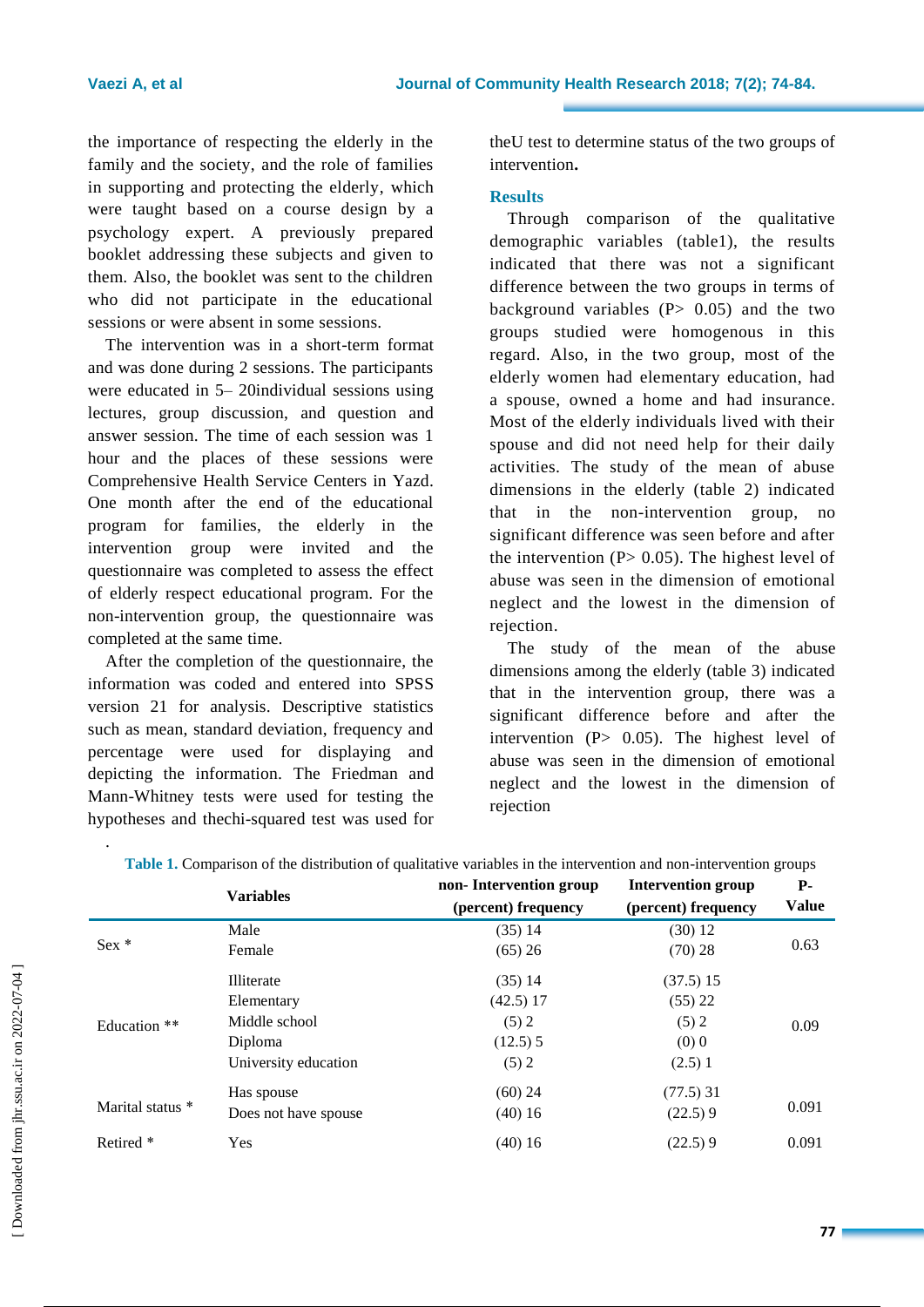|                                         |                                | non-Intervention group | <b>Intervention group</b> | <b>P-</b>    |
|-----------------------------------------|--------------------------------|------------------------|---------------------------|--------------|
|                                         | <b>Variables</b>               | (percent) frequency    | (percent) frequency       | <b>Value</b> |
|                                         | N <sub>0</sub>                 | $(60)$ 24              | $(77.5)$ 31               |              |
| House<br>ownership**                    | Personal                       | (82.5)33               | (85)34                    |              |
|                                         | Rent                           | (7.5)3                 | (7.5)3                    |              |
|                                         | House of children or relatives | (7.5)3                 | (5)2                      | 0.69         |
|                                         | Free                           | (0)0                   | (2.5)1                    |              |
|                                         | Other                          | (2.5)1                 | (0)0                      |              |
|                                         | Alone                          | (20)8                  | (12.5)5                   |              |
|                                         | With spouse                    | (42.5)17               | (52.5)21                  |              |
| Way of life **                          | With single children           | (10)4                  | (5)2                      |              |
|                                         | With married children          | (5)2                   | (5)2                      | 0.70         |
|                                         | With spouse and children       | (20)8                  | (25)10                    |              |
|                                         | Other                          | (2.5)1                 | (0)0                      |              |
| Use of medical                          | Yes                            | (97.4)37               | (100)40                   |              |
| insurance *                             | N <sub>o</sub>                 | (2.6)1                 | (0)0                      | 0.34         |
| Use of                                  | Yes                            | (42.5)17               | (50)20                    |              |
| complementary<br>insurance *            | N <sub>o</sub>                 | (57.5)23               | (50)20                    | 0.50         |
| Needing help for<br>daily activities ** | Yes                            | (25)10                 | (22.5)9                   |              |
|                                         | No                             | (67.5)27               | (72.5)29                  | 0.85         |
|                                         | To some extent                 | (7.5)3                 | (5)2                      |              |

## **The Effect of Implementation of an Elderly Respect Training Program …**

\*Chi-squared test \*\* Fisher's test

**Table 2.** The mean of abuse dimensions among the elderly in the non-intervention group

| <b>Dimensions</b>     | <b>Time</b>   | Mean  | <b>Standard deviation</b> | <b>P-Value</b> |
|-----------------------|---------------|-------|---------------------------|----------------|
|                       | <b>Before</b> | 28.78 | 35.60                     |                |
| Emotional neglect     | After         | 27.50 | 35.71                     | 0.87           |
|                       | <b>Before</b> | 13.63 | 12.69                     |                |
| Care neglect          | After         | 14.09 | 12.17                     | 0.87           |
|                       | <b>Before</b> | 23.75 | 26.52                     |                |
| Financial neglect     | After         | 25.00 | 25.31                     | 0.83           |
|                       | <b>Before</b> | 8.25  | 9.30                      |                |
| Authority deprivation | After         | 10.25 | 9.73                      | 0.35           |
|                       | <b>Before</b> | 18.12 | 14.96                     |                |
| Psychological abuse   | After         | 17.50 | 13.80                     | 0.84           |
|                       | <b>Before</b> | 0.62  | 3.95                      |                |
| Physical abuse        | After         | 4.37  | 13.73                     | 0.10           |
|                       | <b>Before</b> | 7.91  | 16.44                     | 1.00           |
| Financial abuse       | After         | 7.91  | 16.44                     |                |
|                       | <b>Before</b> | 3.12  | 8.37                      | $\mathbf{1}$   |
| Rejection             | After         | 3.12  | 8.37                      |                |
|                       | <b>Before</b> | 13.02 | 9.36                      | 0.74           |
| Overall mean          | After         | 13.71 | 9.92                      |                |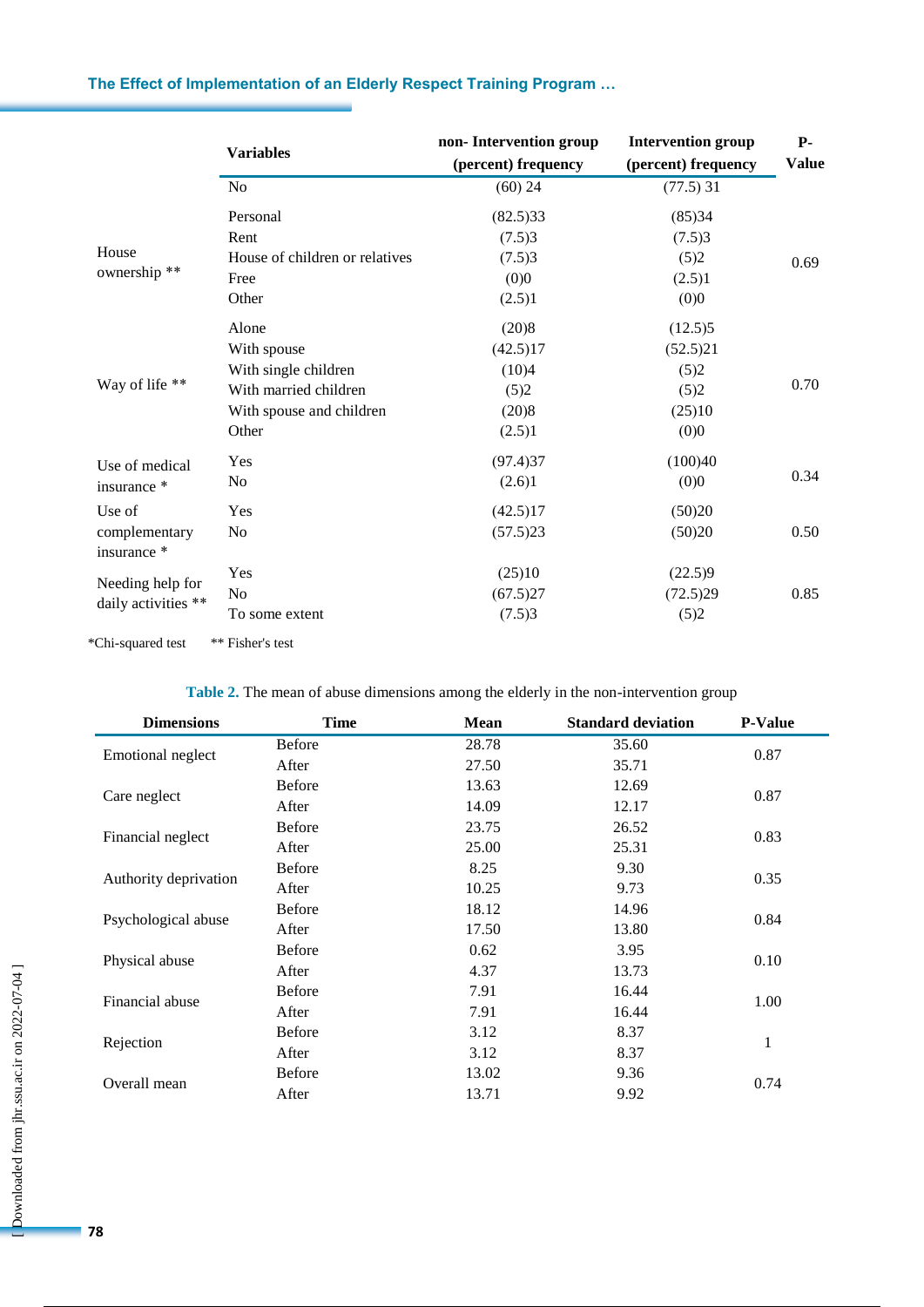| <b>Dimensions</b>     | Time          | Mean  | <b>Standard deviation</b> | <b>P-Value</b> |
|-----------------------|---------------|-------|---------------------------|----------------|
|                       | <b>Before</b> | 42.50 | 36.77                     | 0.00           |
| Emotional neglect     | After         | 2.50  | 15.81                     |                |
|                       | <b>Before</b> | 15.00 | 15.34                     | 0.00           |
| Care neglect          | After         | 3.63  | 5.74                      |                |
|                       | <b>Before</b> | 28.75 | 24.38                     |                |
| Financial neglect     | After         | 2.50  | 7.59                      | 0.00           |
|                       | <b>Before</b> | 12.50 | 11.92                     | 0.001          |
| Authority deprivation | After         | 4.75  | 5.98                      |                |
|                       | <b>Before</b> | 22.18 | 17.33                     | 0.00           |
| Psychological abuse   | After         | 1.25  | 3.79                      |                |
|                       | <b>Before</b> | 3.12  | 8.37                      | 0.09           |
| Physical abuse        | After         | 0.62  | 3.95                      |                |
| Financial abuse       | <b>Before</b> | 14.16 | 15.81                     | 0.006          |
|                       | After         | 5.83  | 9.65                      |                |
|                       | <b>Before</b> | 1.87  | 66.66                     | 0.69           |
| Rejection             | After         | 2.50  | 7.59                      |                |
|                       | <b>Before</b> | 17.51 | 8.65                      | 0.001          |
| Overall mean          | After         | 2.94  | 3.35                      |                |

**Table 3.** Mean of the dimensions of abuse among the elderly in the intervention group

#### **Discussion**

Old age is a sensitive period in human life and paying attention to the needs of this period is considered as a social necessity. Paying attention to how to interact with and providing care for the elderly is also highly important and is often neglected  $(22)$ . Elder abuse is a serious and dangerous form of domestic violence that has been paid attention to societies and healthcare professions in the past several years<sup>(23)</sup>.

The findings of this study indicated that the occurrence of abuse towards the elderly studied in different forms was 13% in the non-intervention group and 17% in the intervention group before the implementation of the intervention. The abuse prevalence reported has been 3 to 10% in Australia, Canada and UK $^{(24)}$ , 5.6% in Netherland  $(25)$ , 3 to 5% in Ireland  $(26)$ , 10% in Germany  $(27)$ , 17.9% in Japan (28), 10% in Taiwan (29), 6.3% in South Korea<sup>(30)</sup>, 13% in males and 16% in females in Sweden  $(31)$ , 14% in India  $(32)$  and 3 to 10% in New Zealand  $^{(33)}$ , indicating a higher level compared with the present study. On the other hand, the prevalence of elder abuse has been reported to be  $25.8-32.8\%$  in Russia<sup>(34)</sup> and, in

another study, it is reported as equal to  $44.6\%$ <sup>(35)</sup>, which is higher than the findings of this study.

Scholars believe that epidemiological knowledge in this regard is limited as most studies on elder abuse have resulted in difference in results and have created an obstacle for scientific comparison of the results due to diversity in research methodology, nonprobability sampling <sup>(36)</sup>, relative agreement on elder abuse  $(14)$ , the use of inappropriate tools  $(37)$ and the problems related to reliable data collection (38). Although most data accepted in international communities estimated the overall elder abuse rate at  $3 -12\%$ , most researchers believe that the real rate is higher and it is estimated that only 1 in 5 cases of abuse is reported  $(16)$ . According to the results of this study, the high frequency of neglect of the Iranian elderly can indicate the increase of individual problems of the children in today's modern life, the conflict of the value systems of the new and older generation, the lack of preparedness of accepting elderly care and the lack of necessary time and mental concentration for dealing with elderly parents.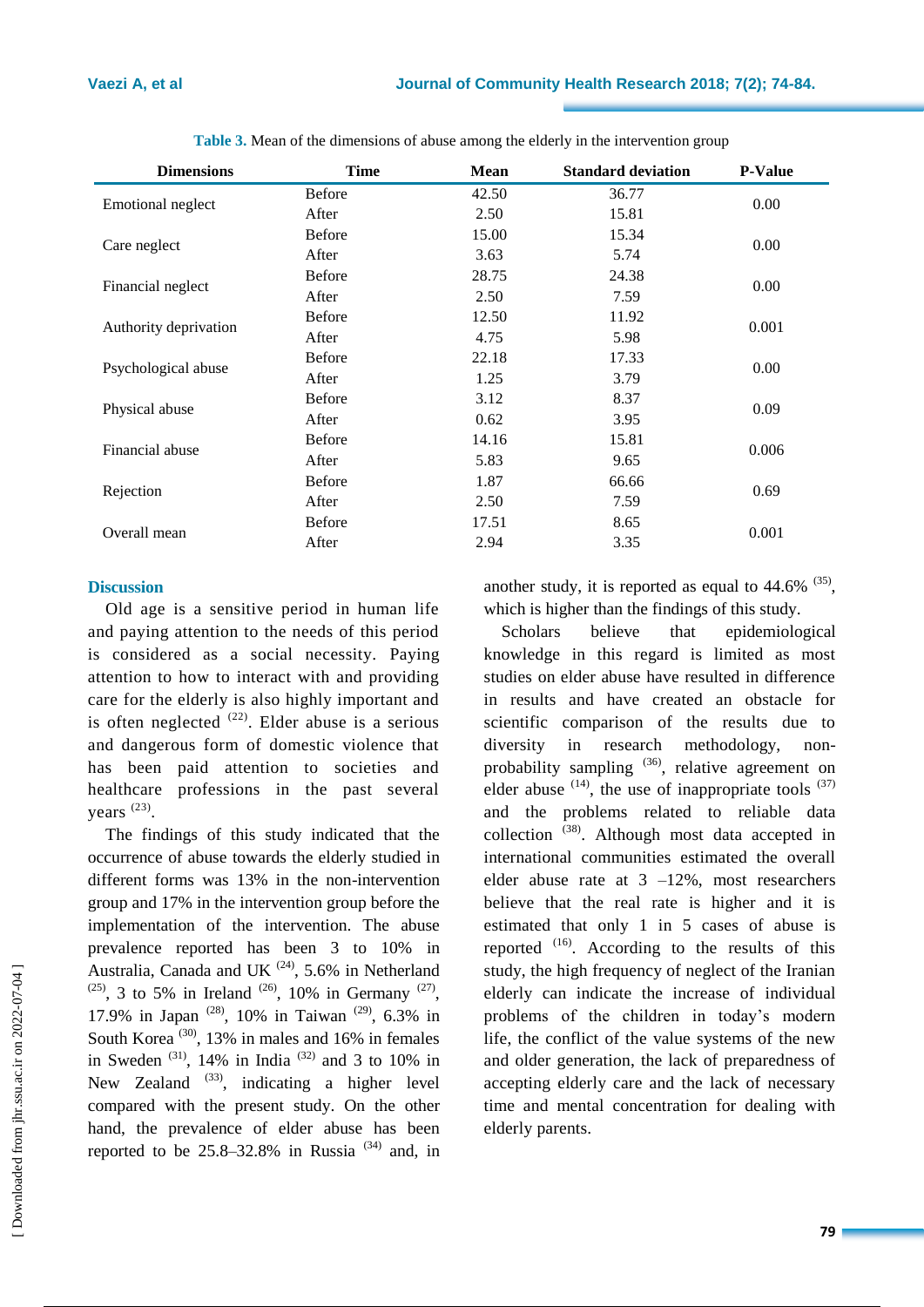In another study, it was shown that working multiple jobs and the complexity of the workplace and different interactions of individuals, as well as the problems related to urbanization, such as traffic and the stress; do allow energy to remain for dealing with the problems of the parents. At the same time, economic problem and growth of inflation rate in recent years have not only deprived children of financial support ability, but also these severe economic pressures on children may result in financial abuse by them <sup>(39)</sup>.

In both groups in the study, the lowest abuse level was seen in the dimensions of rejection and physical abuse. In study  $(31, 40, 41, 36, 42, 43)$ , it was also determined that the lowest incidence of abuse was physical abuse. Unlike these results, in the study by Pillemer (1988)  $(44)$ , physical and mental abuse had the highest prevalence  $(44)$ . A study of elder abuse in the year 2000 in the United States indicated that 36% of the employees of retirement home had the preparedness for elder abuse and 10% had committed at abuse at least once. The difference in the results for the abuse types in the present study and other studies can be attributed to the population of the study in the sense that, in the present study, the elderly in the society were explored while in the aforementioned studies the elderly hospitalized in hospital or those in retirement home had been explored.

The highest level of abuse was seen in the dimension of emotional neglect and the lowest level was seen in the dimension of rejection. The findings of the study  $(4)$  indicated that 84.85 of the elderly going to parks the city of Tehran had experienced emotional abuse and 68.3% had experienced neglect. In the study  $(36)$  negligence, financial abuse and psychological abuse had the highest frequency respectively. In the study  $(45)$  and  $(46)$  family neglect had the highest frequency. In the study  $(31, 47)$  the highest frequency of abuse was related to psychological abuse.

Therefore, paying emotional attention to old parents is highly significant in reducing abuse in different respects and parents consider emotional neglect as an abuse. In this regard, visiting parents continuously and meeting their basic needs in terms of diet, medication regiment, and financial aspects can be useful.

Psychological abuse in the present study the intervention group was found in22.18 before intervention, and 1.25 after. In the noninterventional group, it was found to be 18.12 before intervention, and 17.50 after. This rate was 25.4% in study  $(46)$  for the elderly who were the members of Senior Social Clubs in Tehran, 26.75 in the study on the elderly in Kalaleh  $(45)$ , and 7.7% <sup>(8)</sup>. Kissal et al (2011)<sup>(48)</sup>, Amtadter et al<sup>(43)</sup>, Pérez-Cárceles  $(42)$ , and Oh et al  $(2006)$   $(31)$ . indicated in their studies that the psychological abuse was the most prevalent form of elder abuse, which is not consistent with the results of the present study in which psychological abuse does not have the highest rate. The differences in the results can be related to the cultural, economic and regional differences as well as belief differences regarding the way of dealing with and treating the elderly in different societies and regions.

Financial abuse in the present study was 14.16 before intervention, and 5.83 after. In noninterventional groups, it was 7.91 before intervention and 7.91 after. The rate was 21.9% in the study by Rajabion the elderly in the city of Kalaleh and 7.9% in the study by Heravi Karimoei  $(46)$  on the elderly who were the members of Senior Social Clubs in Tehran and these results are consistent with the results of the present study, to some extent. In the study by Heravi Karimoei et al., 73% of the elderly had average financial level and this reduced the probability of financial abuse, compared with the present study.

Care neglect among the elderly was15 before intervention, and 3.63 after. And in noninterventional groups, it was 13.63 before intervention and 14.09 after. The rate was 33.6% in the study on the elderly in the city of Kalaleh and 31.7% in the study by Heravi Karimoei<sup> $(46)$ </sup> for the elderly who were the members of Senior Social Clubs in Tehran, 45% in the United States and 11.2 to 24.4% in Turkey. The cause of difference in perceived care neglect in comparison with the above studies can be marital status, living alone, economic conditions and education level. In the domain of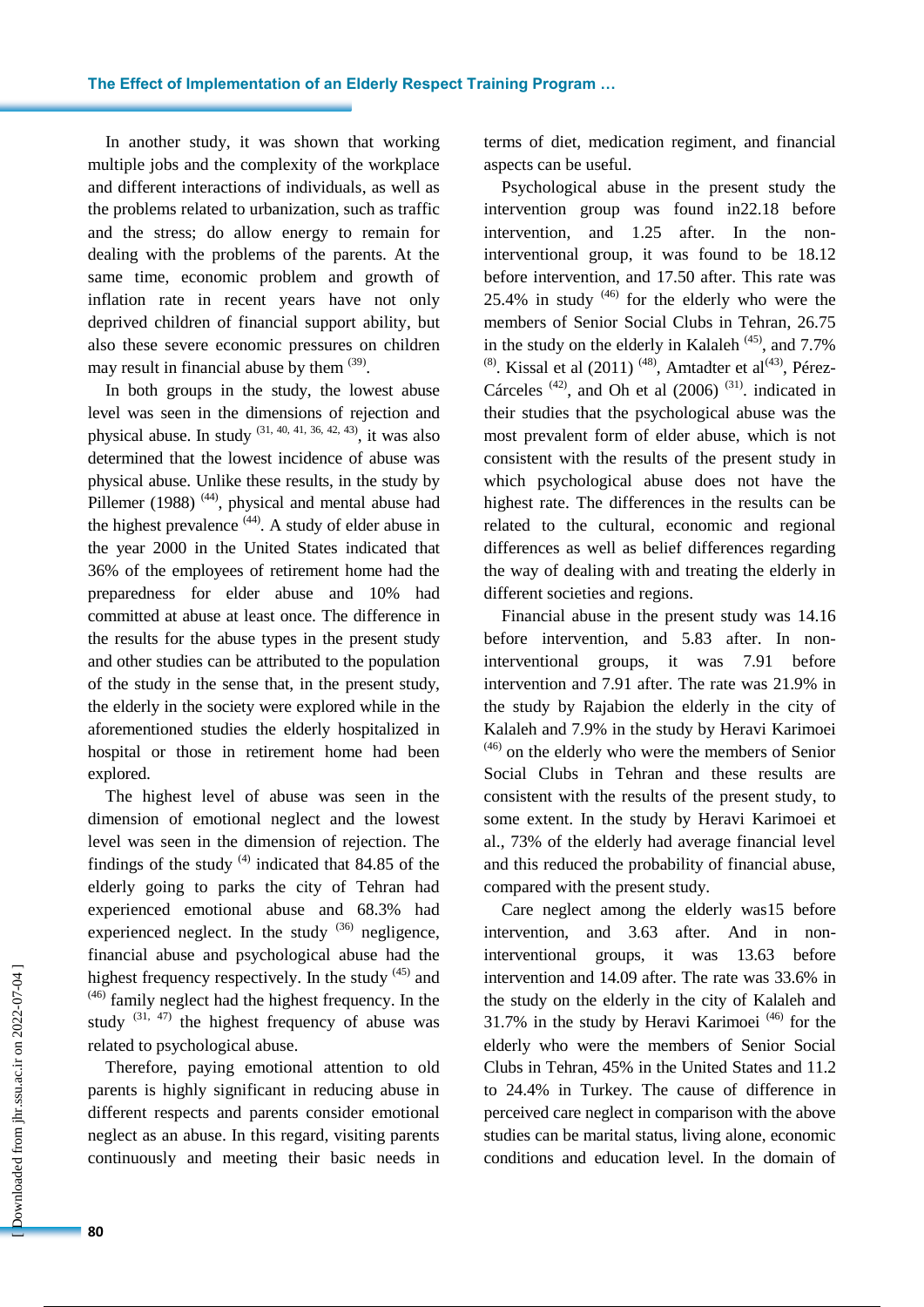care neglect, it is necessary for children to do periodic tests for their parents and follow up their care affairs. Also, the organizations that support the elderly can provide support in this regard by implementing care programs and visiting houses.

Analysis of the mean of elder abuse dimensions indicated that there was a significant difference before and after the intervention in the intervention group and the implementation of the program for respecting the elderly in the family led to abuse reduction. This part of the research findings is consistent with the findings of the studies by Nahmiash and Reis (2001)<sup>(49)</sup>, Wang et al. (2009) and Fialho  $(2012)$  <sup> $(51)$ </sup>. These researchers indicated in their studies that providing supportive interventions for tress management as well as using counseling programs and cognitive-behavioral approach may help in preventing abuse. Consistent with the results of the aforementioned studies, the result of the present study indicated that implementation of elderly respect program and the identification of communication ways have been able to help families test effective communication methods in that environment and thereby has reduced elder abuse <sup>(52)</sup>.

The findings of the present study were not consistent with those of the studies by Scog in et al.  $(1989)$ <sup> $(53)$ </sup>. They explored the effect of caregiver training on the prevention of elder abuse and the found that the training was not effective. The results of the study conducted by Brownell and Heiser indicated that the designed intervention was not effective on reducing financial abuse  $(54)$ . One of the reasons for ineffectiveness of their intervention was that the intervention and control groups were not homogenized when entering the study.

The limitations of this study include not considering the role of physicians and healthcare

providers in reducing abuse as the review of the studies conducted indicates that all individuals dealing with the elderly including physicians and caregivers need to be trained in this regard. Therefore, it is recommended that a study be conducted on other groups involved in this regard.

#### **Conclusion**

The findings of the present study indicate the effectiveness of elderly respect in family training program on the reduction of abuse. Also, its effectiveness was positive in subscales emotional neglect, care neglect, financial neglect, authority deprivation, psychological abuse and financial abuse and led to their decrease. Therefore, it is recommended that elderly respect programs be taught, especially if elder abuse is seen. Also, clarification of this phenomena from different respects should be considered as an essential priority. This is only possible by adopting a comprehensive approach and requires the participation and cooperation of all organizations involved in social and medical affairs, experts in the domain of social welfare, physicians, nurses, social workers, psychologists and different parts of the society so that the conditions that can lead to elder abuse are identified and elder abuse is prevented by adopting necessary measures.

#### **Acknowledgements**

The researcher expresses his gratitude and gratitude to the elderly and families and loved ones who participated in this study. Their patience and their trust in the researcher greatly appreciated. This study with code of ethics (IR.SSU.SPH.REC.1396.2).

#### **Conflict of Interest**

There was no conflict of Interest in all stage of this study.

#### **References**

1. Mohtasham amiri Z, Farazmand A, Toloei M. Causes of patients'hospitalization in Guilan university hospitals. Journal of Guilan University of Medical Sciences. 2002; 11(42): 28-32 [Persian].

2. Farhadi A, Foroughan M, Mohammadi F. The quality of life among rural elderlies; a cross-sectional study. Iranian Journal of Ageing. 2011; 6(20): 38-46 [Persian].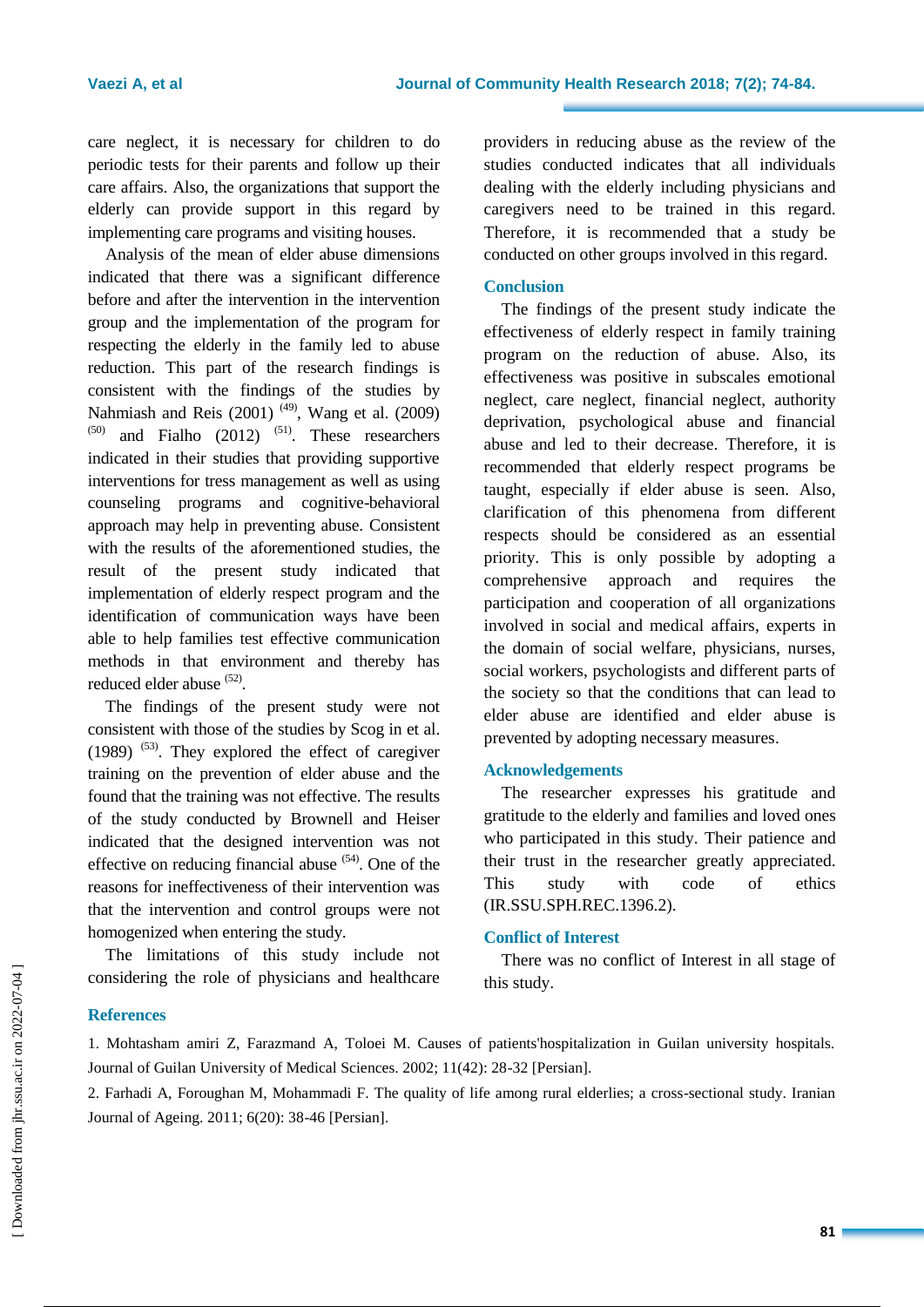#### **The Effect of Implementation of an Elderly Respect Training Program …**

3. Salarvand S, Abedi H. The elders' experiences of social support in nursing home: a qualitative study. Iran Journal of Nursing. 2008; 20(52): 39-50 [Persian].

4. Glicken MD. Social Work in the 21st Century: An Introduction to Social Welfare, Social Issues, and the Profession: SAGE Publications; 2010.

5. Brindel P, Hanon O, Dartigues JF, et al. Prevalence, awareness, treatment, and control of hypertension in the elderly: the Three City study. Journal of Hypertension. 2006; 24(1): 51-58.

6. Melzer D, McWilliams B, Brayne C, et al. Profile of disability in elderly people: estimates from a longitudinal population study. British Medical Journal. 1999; 318(7191): 1108-1111.

7. Van Haastregt J, Diederiks JP, van Rossum E, et al. Effects of preventive home visits to elderly people living in the community: systematic review. BMJ. 2000; 320(7237): 754-758.

8. Fulmer T. Elder abuse and neglect assessment. Journal of Gerontological Nursing. 2003; 29(6): 4-5.

9. [Helm](https://www.google.com/search?tbo=p&tbm=bks&q=inauthor:%22Ann+Helm%22&source=gbs_metadata_r&cad=3) A. Nursing malpractice: Sidestepping legal minefields. Lippincott Williams & Wilkins; 2003.

10. Allender JA, Spradley BW. Community health nursing: Concepts and practice: Lippincott Williams & Wilkins; 1996.

11. Farzanegan S, Fadaye Vatan R, Mobasheri M, et al. Explanation People and Their Family Care Explanation of Them. Iranian Journal of Ageing. 2012;6(2):52-7[Persian].

12. Collins KA, Sellars K. Vertebral artery laceration mimicking elder abuse. The American Journal of Forensic Medicine and Pathology. 2005;26(2):150-4.

13. Hudson MF, Carlson JR. Elder abuse: Its meaning to Caucasians, African Americans, and Native Americans. Understanding Elder Abuse in Minority Populations. 1999:187-204.

14. Krug EG, Mercy JA, Dahlberg LL, et al. The world report on violence and health. The lancet. 2002;360(9339):1083-8.

15. Taylor DK, Bachuwa G, Evans J, et al. Assessing barriers to the identification of elder abuse and neglect: a communitywide survey of primary care physicians. Journal of the National Medical Association. 2006;98(3):403.

16. Cooper C, Selwood A, Livingston G. The prevalence of elder abuse and neglect: a systematic review. Age and ageing. 2008;37(2):151-60.

17. Haghighatian M, Fotouhi M. Sociocultural Factors Affecting Elderly Abuse. Health System Research. 2012;8(7):1117-26.

18. McCormack B. Editorial: Nurses need to prevent the abuse of older people. International Journal of Older People Nursing. 2006;1(4):193-193.

19. Morowatisharifabad MA, Rezaeipandari H, Dehghani A, et al. Domestic elder abuse in Yazd, Iran: a crosssectional study. Health Promotion Perspectives. 2016;6(2):104-10.

20. Kosberg JI. Preventing elder abuse: Identification of high risk factors prior to placement decisions. The Gerontologist. 1988;28(1):43-50.

21. Khanlary Z, Maarefvand M, Heravi Karimoo M, et al. Study of the Effect of Social Work Intervention on the Elderly Abuse Reduction. Iranian Journal of Ageing. 2016;10(4):102-11.

22. Vahdaninia M, Goshtasbi A, Montazeri A, et al. Health-related quality of life in an elderly population in Iran: a population-based study. 2005.

23. Heravi KM, Rejeh N, Montazeri A. Health-related quality of life among abused and non-abused elderly people: a comparative study. Payesh. 2013;12(5):479-88 [Persian].

24. Lachs MS, Pillemer K. Elder abuse. The Lancet. 2004;364(9441):1263-72.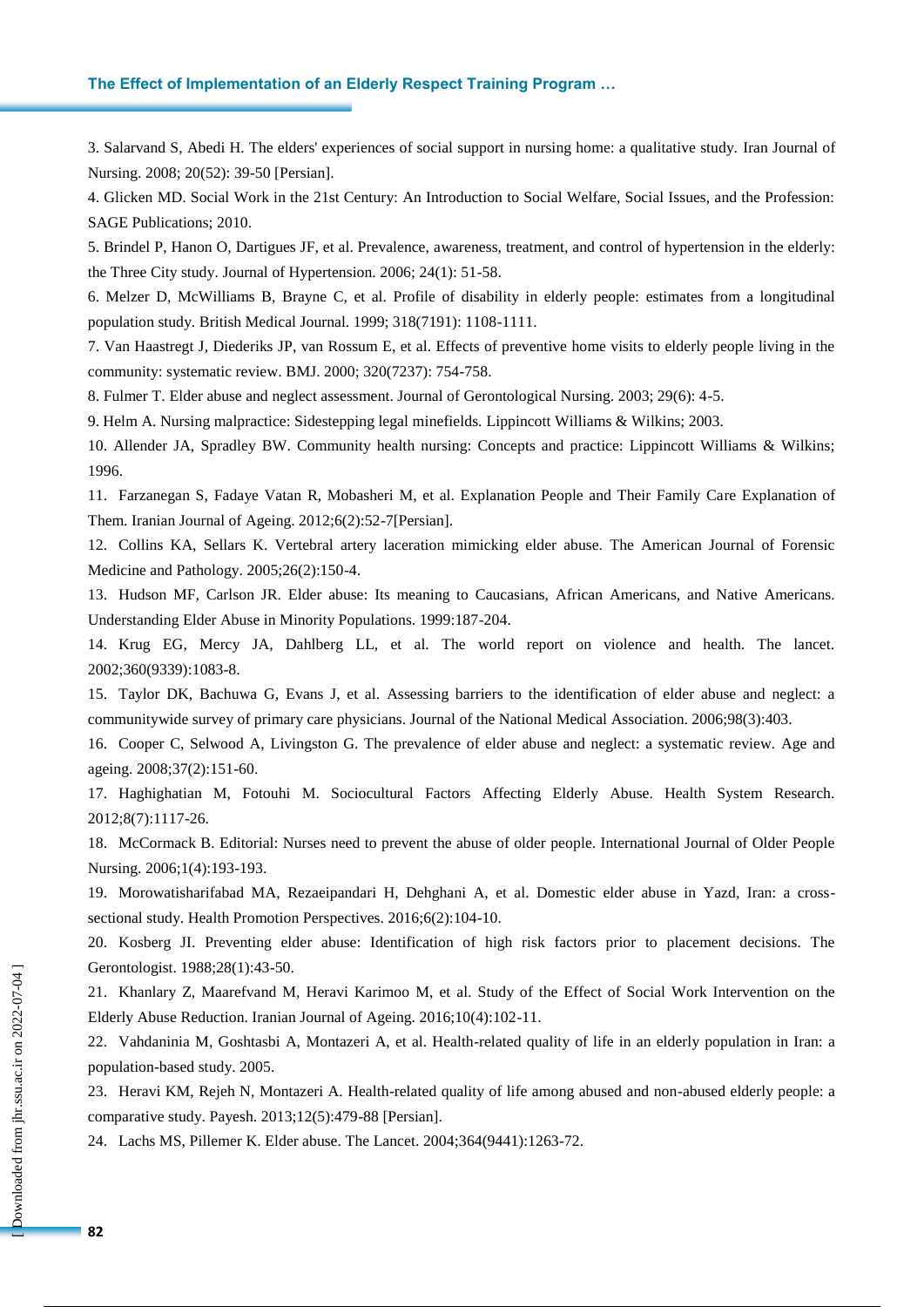25. Penhale B. Older women, domestic violence, and elder abuse: a review of commonalities, differences, and shared approaches. Journal of Elder Abuse & Neglect. 2003;15(3-4):163-83.

26. Comijs HC, Smit JH, Pot AM, et al. Risk indicators of elder mistreatment in the community. Journal of Elder Abuse & Neglect. 1999;9(4):67-76.

27. O'Neill D, McCormack P, Walsh J, et al. Elder abuse. Irish Journal of Medical Science. 1990;159(2):48-9.

28. Hirsch RD, Brendebach C. Violence against the aged within the family: results of studies by the" Bonner HsM (treating vs. mistreating) Study. Zeitschrift fur Gerontologie und Geriatrie. 1999;32(6):449-55.

29. Anme T, McCall M, Tatara T. An exploratory study of abuse among frail elders using services in a small village in Japan. Journal of elder abuse & neglect. 2006;17(2):1-20.

30. Wang JJ. Psychological abuse and its characteristic correlates among elderly Taiwanese. Archives of Gerontology and Geriatrics. 2006;42(3):307-18.

31. Oh J, Kim HS, Martins D, et al. A study of elder abuse in Korea. International Journal of Nursing Studies. 2006;43(2):203-14.

32. Erlingsson CL, Carlson SL, Saveman BI. Perceptions of elder abuse: voices of professionals and volunteers in Sweden–an exploratory study. Scandinavian Journal of Caring Sciences. 2006;20(2):151-9.

33. Chokkanathan S, Lee AE. Elder mistreatment in urban India: A community based study. Journal of Elder Abuse & Neglect. 2006;17(2):45-61.

34. Yan EC-W, Tang CS-K. Elder abuse by caregivers: A study of prevalence and risk factors in Hong Kong Chinese families. Journal of Family Violence. 2004;19(5):269-77.

35. Garre‐Olmo J, Planas‐Pujol X, López‐Pousa S, et al. Prevalence and risk factors of suspected elder abuse subtypes in people aged 75 and older. Journal of the American Geriatrics Society. 2009;57(5):815-22.

36. Karimi M, Elahi N. Elderly abuse in Ahwaz city and its relationship with individual and social characteristics. Iranian Journal of Ageing. 2008;3(1):42-7.

37. Moon A. Perceptions of elder abuse among various cultural groups: Similarities and differences. Generations. 2000;24(2):75-83.

38. Owens C, Cooper C. The relationship between dementia and elder abuse. Working with Older People. 2010;14(1):19-21.

39. Nowrouzi S. Assessment of Elder Abuse in Tehran. Master's Degree. Tehran: University of Social Welfare and Rehabilitation Sciences. 2009 [Persian].

40. Dong X, Simon MA, Gorbien M. Elder abuse and neglect in an urban Chinese population. Journal of Elder Abuse & Neglect. 2007;19(3-4):79-96.

41. Manoochehri H, Ghorbi B, Hosseini M, et al. Degree and types of domestic abuse in the elderly referring to. Advances in Nursing & Midwifery. 2008;18(63);39-45

42. Pérez-Cárceles M, Rubio L, Pereniguez J, et al. Suspicion of elder abuse in South Eastern Spain: the extent and risk factors. Archives of gerontology and geriatrics. 2009;49(1):132-7.

43. Amstadter AB, Zajac K, Strachan M, et al. Prevalence and correlates of elder mistreatment in South Carolina: the South Carolina elder mistreatment study. Journal of Interpersonal Violence. 2011;26(15):2947-72.

44. Pillemer K, Finkelhor D. The prevalence of elder abuse: A random sample survey. The gerontologist. 1988;28(1):51-7.

45. Nori A, Rajabi A, Esmailzadeh F. Prevalence of elder misbehavior in northern Iran (2012). Journal of Gorgan University of Medical Sciences. 2015;16(4);93-98 [Persian].